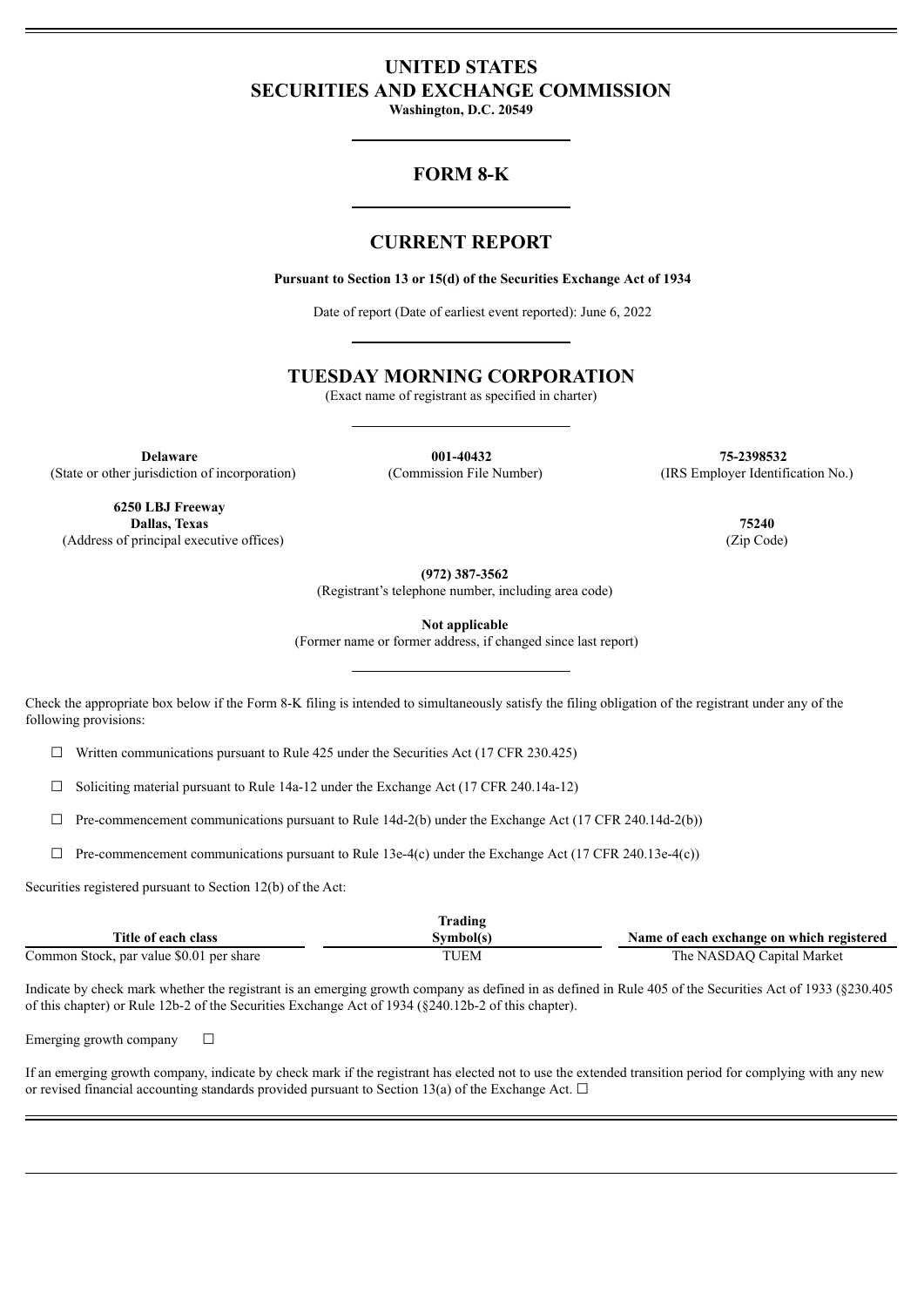# Item 3.01. Notice of Delisting or Failure to Satisfy a Continued Listing Rule or Standard: Transfer of Listing.

On June 6, 2022, Tuesday Morning Corporation (the "Company") received written notice from The Nasdaq Stock Market LLC ("Nasdaq") that the Company was not in compliance with the Nasdaq's Listing Rule 5550(a)(2), as the closing bid price of the Company's common stock had been below \$1.00 per share for 30 consecutive business days (the "Minimum Bid Price Requirement").

Under Nasdaq Rule 5810(c)(3)(A), the Company will have a compliance period of 180 calendar days, or until December 5, 2022, to regain compliance with the Minimum Bid Price Requirement. To regain compliance, during the 180-calendar day compliance period, the closing bid price of the Company's common stock must meet or exceed \$1.00 per share for a minimum of ten consecutive business days. The notification of noncompliance had no immediate effect on the listing of the Company's common stock, which continues to be listed and traded on the The Nasdaq Capital Market under the symbol "TUEM."

In the event the Company does not regain compliance with the Minimum Bid Price Requirement within the 180-calendar day compliance period, the Company may be eligible for additional time. To qualify, the Company will be required to meet the continued listing requirement for market value of publicly held shares and all other initial listing standards for The Nasdaq Capital Market, with the exception of the Minimum Bid Price Requirement, and will need to provide written notice of its intention to cure the deficiency during an additional 180-calendar day compliance period, by effecting a reverse stock split, if necessary. If the Company meets these requirements, the Company may be granted an additional 180 calendar days. However, if it appears to the staff of Nasdaq that the Company will not be able to cure the deficiency, or if the Company is otherwise not eligible, Nasdaq will provide notice that the Company's securities will be subject to delisting.

The Company intends to actively monitor the closing bid price of its common stock and will evaluate available options to regain compliance with the Minimum Bid Price Requirement. There can be no assurance that the Company will be able to regain compliance with the Minimum Bid Price Requirement or will otherwise be in compliance with other Nasdaq listing criteria.

## Item 5.02. Departure of Directors or Certain Officers; Election of Directors; Appointment of Certain Officers; Compensatory Arrangements of **Certain Officers.**

#### **Departure of Executive Vice President, Human Resources, General Counsel and Corporate Secretary**:

On June 6, 2022, Bridgett Zeterberg, Executive Vice President, Human Resources, General Counsel and Corporate Secretary notified the Board of her intent to resign her employment to seek other employment effective June 24, 2022. Ms. Zeterberg will be working with the Company on a transition plan prior to her departure.

#### **Retention Agreement with Jennifer Robinson, CFO**

On June 6, 2022, the Board of Directors, following consultation with their independent compensation consultant, approved a base pay increase from \$450,000 to \$500,000 annually for Jennifer Robinson. The Board of Directors also approved entering into a Retention Agreement with Ms. Robinson taking into account amongst other things, the competitive pressures in the retail industry and competitive hiring pressures in the DFW market. In exchange for her agreement to remain employed with the Company through (the "Retention Period") and other agreements, and upon her execution of a Retention Agreement, the Company will pay Ms. Robinson the retention amount of \$300,000 on or before July 1, 2022.

In the event Ms. Robinson's employment is terminated by the Company with "cause" or Ms. Robinson terminates her employment without "good reason" (as each such term is defined in the Retention Agreement) during the Retention Period, or if Ms. Robinson violates any of the Retention Agreement's restrictive covenants, which include certain confidential information and non-disclosure obligations as well as non-disparagement, nonsolicitation, and non-compete provisions, then Ms. Robinson must immediately repay the full amount of the retention payment previously paid to her, less any taxes originally withheld by the Company from the payment.

The foregoing description of the Retention Agreement is qualified in its entirety by reference to the full text of the Retention Agreement, a copy of which is attached hereto as Exhibit 10.1 and is incorporated herein by reference.

## **Item 9.01. Financial Statements and Exhibits**

- *(d) Exhibits*.
- [10.1](#page-3-0) Retention [Agreement](#page-3-0)
- 104 Cover Page Interactive Data File (embedded within the Inline XBRL document)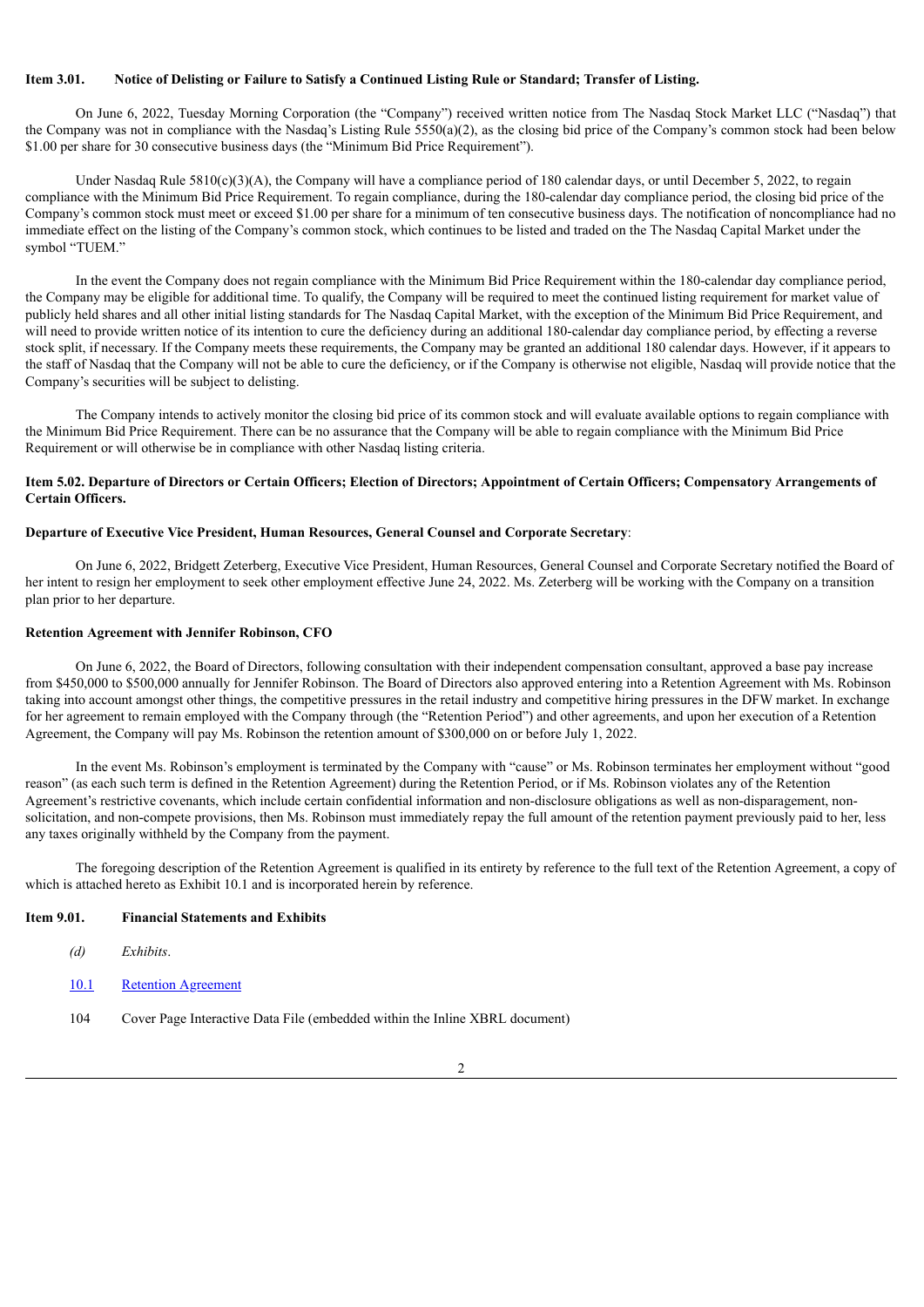# **SIGNATURES**

Pursuant to the requirements of the Securities Exchange Act of 1934, the Registrant has duly caused this report to be signed on its behalf by the undersigned hereunto duly authorized.

# **TUESDAY MORNING CORPORATION**

Date June 10, 2022 By: /s/ Bridgett C. Zeterberg

Bridgett C. Zeterberg Executive Vice President Human Resources, General Counsel and Corporate Secretary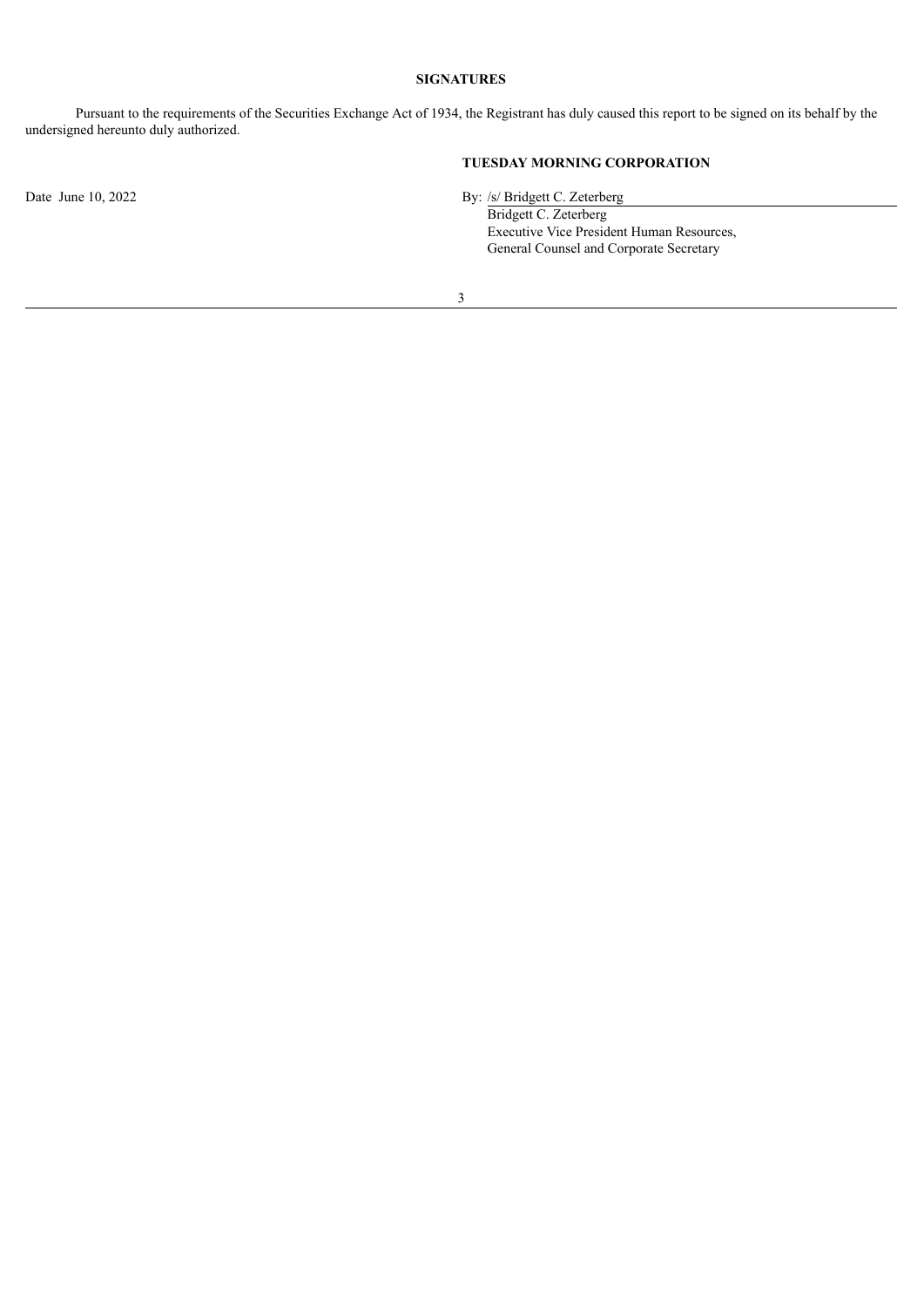# **RETENTION BONUS AGREEMENT**

<span id="page-3-0"></span>This RETENTION BONUS AGREEMENT (this "*Agreement*") is made effective as of June 7, 2022 (the "*Effective Date*") by and between Tuesday Morning, Inc. ("*Tuesday Morning*") and Jennifer Robinson (the "*Employee*"). Tuesday Morning and the Employee are referred to herein individually as a "*Party*" and together as the "*Parties*".

#### **RECITALS**

**WHEREAS**, the Company (as defined below) currently employs the Employee; and

**WHEREAS**, the Company believes it is in its best interests to pay the Employee additional compensation to induce the Employee to continue to provide services to the Company through February 1, 2023 (the "*Retention Date*") and the Employee desires to continue to provide services to the Company through the Retention Date.

**NOW, THEREFORE**, in consideration of the mutual promises set forth herein, and other good and valuable consideration, the sufficiency of which is hereby acknowledged, the Parties hereto agree as follows:

1. Term. Except as otherwise provided by Section 10 below, the provisions set forth in this Agreement shall be in effect for a period commencing on the Effective Date set forth above and shall continue through the first to occur of: (a) the Retention Date; (b) if, prior to the Retention Date, the Employee's employment is terminated by the Employee without Good Reason (as defined below) or by the Company for Cause (as defined below), upon repayment of the Retention Bonus by the Employee in accordance with Section 4 below; and (c) if, prior to the Retention Date, the Employee's employment is terminated by the Employee with Good Reason or by the Company without Cause or upon the Employee's death or Total and Permanent Disability (as defined below), the date of the Employee's termination of employment.

2. Definitions. For purposes of this Agreement, the following terms shall have the meanings ascribed thereto:

(a) "*Board*" means the board of directors of Tuesday Morning.

(b) "*Company*" means Tuesday Morning Corporation, a Delaware corporation, and Tuesday Morning or any of their respective parents, subsidiaries or affiliates, as applicable.

(c) "*Cause*" means (i) willful misconduct with respect to the Employee's duties as an employee of the Company; (ii) indictment for a felony; (iii) commission of fraud, embezzlement, theft or other act involving dishonesty, or a crime constituting moral turpitude, in any case whether or not involving the Company, that, in the opinion of the Company, renders the Employee's continued employment harmful to the Company; (iv) breach or persistent breaches of any kind of the Company's employment policies (or the employment policies of any successor to the Company), as they may exist from time-to-time, which is not cured after 30 days prior written notice by the Company; and/or (v) violation by the Employee of the terms of any non-competition, non-disclosure or similar agreement with respect to the Company to which the Employee is a party, including, without limitation, the provisions of Section 5, 6, 7 or 8 of this Agreement.

#### **RETENTION BONUS AGREEMENT PAGE 1 OF 8**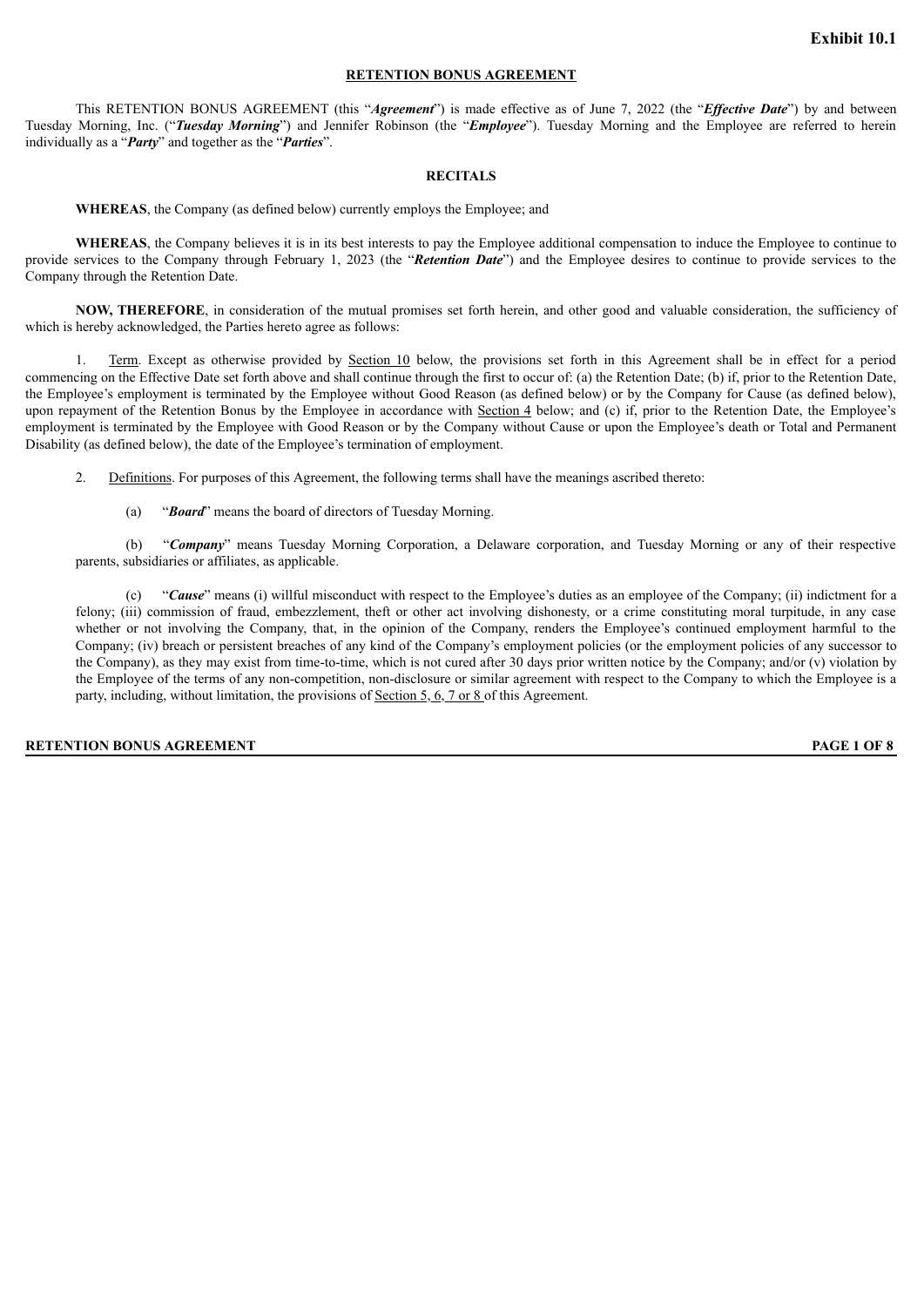(d) "*Good Reason*" means the Company, without the Employee's consent: (i) reduces the Employee's base salary to an amount that is materially less than the Employee's base salary immediately prior to the Effective Date; (ii) the Company materially reduces the Employee's authority, duties, or responsibilities with the Company; or (iii) requires the Employee to have the Employee's principal work location changed to a location in excess of 50 miles from the Employee's principal work location immediately prior to the Effective Date. The foregoing events shall not constitute Good Reason unless the Employee delivers to the Company a written notice of termination of employment for Good Reason specifying the alleged event constituting Good Reason within 90 days after the Employee first learns of the existence of the circumstances giving rise to Good Reason and within 30 days following delivery of such notice the Company has failed to cure the circumstances giving rise to Good Reason.

(e) "*Total and Permanent Disability*" shall have the meaning ascribed to such term in the Tuesday Morning Corporation 2014 Long-Term Incentive Plan, as amended.

3. Retention Bonus. The Employee agrees to remain employed with the Company through the Retention Date and to keep information confidential in accordance with Section 5 below and to comply with the provisions of Sections  $6, 7, 8,$  and 9 below. As consideration for the Employee's agreements herein, the Company agrees to pay the Employee Three Hundred Thousand Dollars (\$300,000.00) (the "*Retention Bonus*"), less all applicable payroll and other tax withholdings, on or before July 1, 2022, subject to the repayment obligation set forth in Section 4 below.

Repayment Obligation. In the event the Employee violates the provisions of <u>Section 5, 6, 7, or 8</u> below during the Restrictive Covenant Period (as defined in Section 7(a) below) or the Employee terminates employment with the Company prior to the Retention Date without Good Reason or is terminated by the Company for Cause, the Employee acknowledges, understands, and agrees that immediately upon such violation or such termination of employment, the Employee must repay the Company, within [7] days following such violation or termination of employment, an amount equal to the full amount of the Retention Bonus (less any taxes originally withheld by the Company from such payment) previously paid to the Employee. The Employee further acknowledges, understands, and agrees that the Company shall be entitled to deduct from any other compensation payable to the Employee any amounts that the Employee is required to pay in accordance with this Section 4. The Employee's repayment obligation under this Section 4 shall survive termination of this Agreement. For purposes of clarity, the repayment obligation set forth in this Section 4 shall not apply if the Employee's employment with the Company is terminated by the Company without Cause, by the Employee with Good Reason, or due to the Employee's death or Total and Permanent Disability.

# **RETENTION BONUS AGREEMENT PAGE 2 OF 8**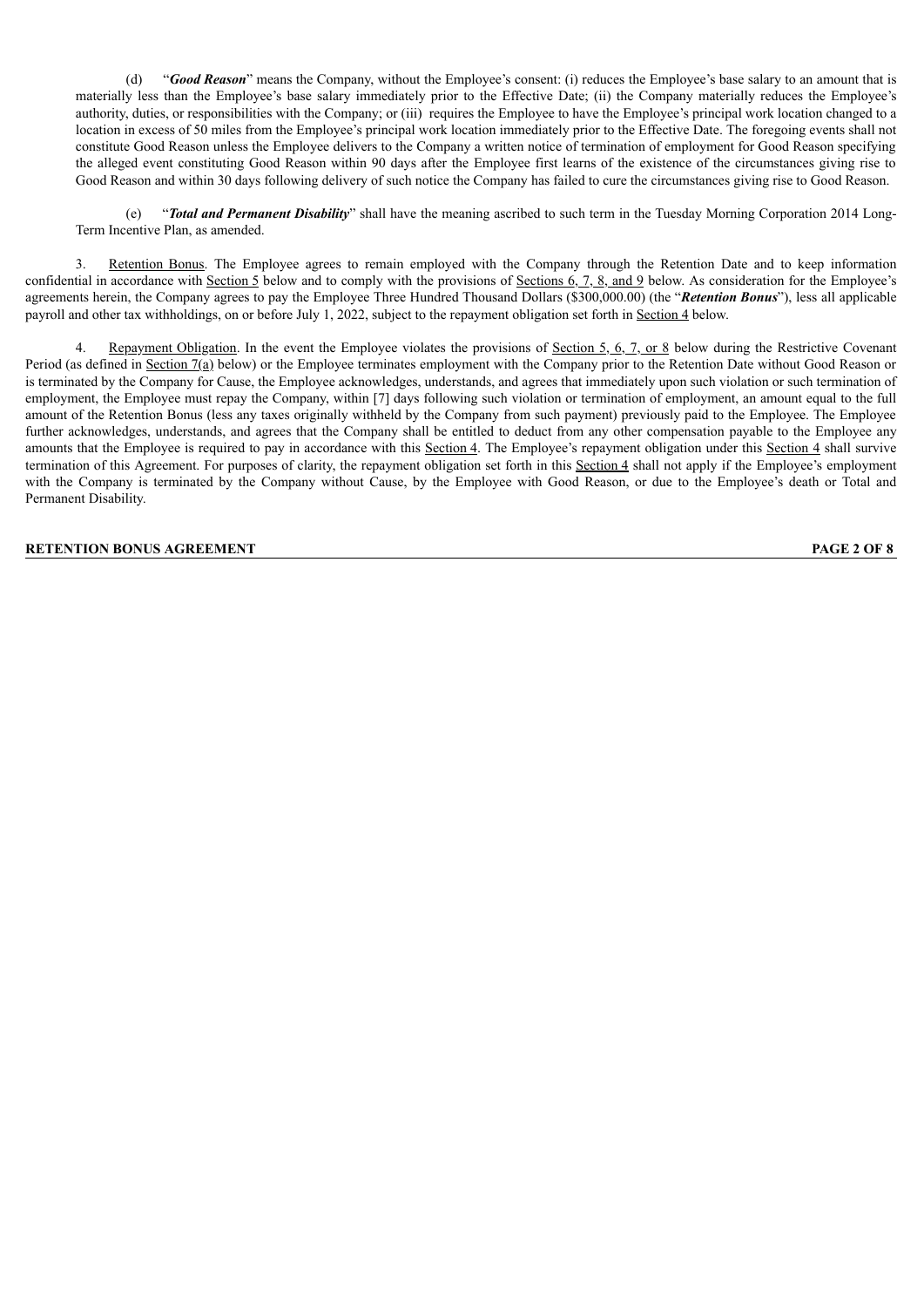## 5. Confidential Information and Non-Disclosure Obligations.

(a) During the Employee's employment with the Company, the Company shall provide the Employee otherwise prohibited access to certain of its Confidential Information which is not known to the Company's competitors or within the Company's industry generally, which was developed by the Company over a long period of time and/or at its substantial expense, and which is of great competitive value to the Company. For purposes of this Agreement, "*Confidential Information*" includes all trade secrets and confidential and proprietary information of the Company, including, but not limited to, the following: all documents or information, in whatever form or medium, concerning or relating to the Company's operations; procedures; computer systems; customer information; methods of doing business; merchandise; marketing plans and methods; financial and accounting information; policies and practices; product information and strategy; project and prospect locations and leads; developmental or experimental work; research; development; know-how; technical data; designs; plans for research or future products; improvements; discoveries; database schemas or tables; development tools or techniques; finances; business plans; sales plans and strategies; budgets; pricing and pricing strategies and techniques; costs; customer and client lists and profiles; customer and client nonpublic personal information; supplier lists; business records; audits; management methods and information; reports, recommendations and conclusions; business practices; strategies; training manuals; vendors; suppliers; contractual relationships; and other business information disclosed or made available to the Employee by the Company, either directly or indirectly, in writing, orally, or by drawings or observation, that is not known to the public or any of the Company's competitors or within the Company's industry generally, which was developed by the Company at its expense, and which is of value to the Company. Confidential Information prepared or compiled by the Employee and/or the Company or furnished to the Employee during the Employee's employment with the Company shall be the sole and exclusive property of the Company, and none of such Confidential Information or copies thereof, shall be retained by the Employee. The Employee acknowledges that the Company does not voluntarily disclose Confidential Information, but rather takes precautions to prevent dissemination of Confidential Information beyond those employees such as the Employee entrusted with such information. The Employee further acknowledges that the Confidential Information: (i) is entrusted to the Employee because of the Employee's position with the Company; and (ii) is of such value and nature as to make it reasonable and necessary for the Employee to protect and preserve the confidentiality and secrecy of the Confidential Information. The Employee acknowledges and agrees that the Confidential Information is a valuable, special, and a unique asset of the Company, the disclosure of which could cause substantial injury and loss of profits and goodwill to the Company. While the Employee may not disclose any such Confidential Information, the Employee has the right to discuss wages, benefits or other terms and conditions of employment. Nothing in this Agreement, including the definition of "Confidential Information" above and the nondisclosure requirements in Section  $5(b)$  is intended to restrict the Employee's right to have such discussions.

(b) The Employee shall hold all Confidential Information in strict confidence. The Employee shall not, during the period of the Employee's employment or at any time thereafter, disclose to anyone, or publish, use for any purpose, exploit, or allow or assist another person to use, disclose or exploit, except for the benefit of the Company, without prior written authorization, any Confidential Information or part thereof, except as permitted: (i) in the ordinary course of the Company's business or the Employee's work for the Company; or (ii) by law. The Employee shall use all reasonable precautions to assure that all Confidential Information is properly protected and kept from unauthorized persons. Further, the Employee shall not directly or indirectly, use the Company's Confidential Information or information regarding the names, contact information, skills and compensation of employees and contractors of the Company to: (x) call upon, solicit business from, attempt to conduct business with, conduct business with, interfere with or divert business away from any customer, client, vendor or supplier of the Company with whom or which the Company conducted business within the 18 months prior to the Employee's termination from employment with the Company; and/or (y) recruit, solicit, hire or attempt to recruit, solicit, or hire, directly or by assisting others, any persons employed by or associated with the Company. The Employee agrees that the Employee shall take all steps necessary to safeguard all Confidential Information and prevent its wrongful use, disclosure, or dissemination of any other person or entity. The Employee further agrees that in the event the Employee is subpoenaed, served with any legal process or notice or otherwise requested to produce or divulge, directly or indirectly, any Confidential Information by any entity, agency, or person in any formal or informal proceeding including, but not limited to, any interview, deposition, administrative or judicial hearing and/or trial, and upon the Employee's receipt of such subpoena, process, notice or request, the Company requests that the Employee notify and deliver via overnight delivery service a copy of the subpoena, process, notice or other request to: the Company's General Counsel at 6250 LBJ Freeway, Dallas, Texas 75240.

#### **RETENTION BONUS AGREEMENT PAGE 3 OF 8**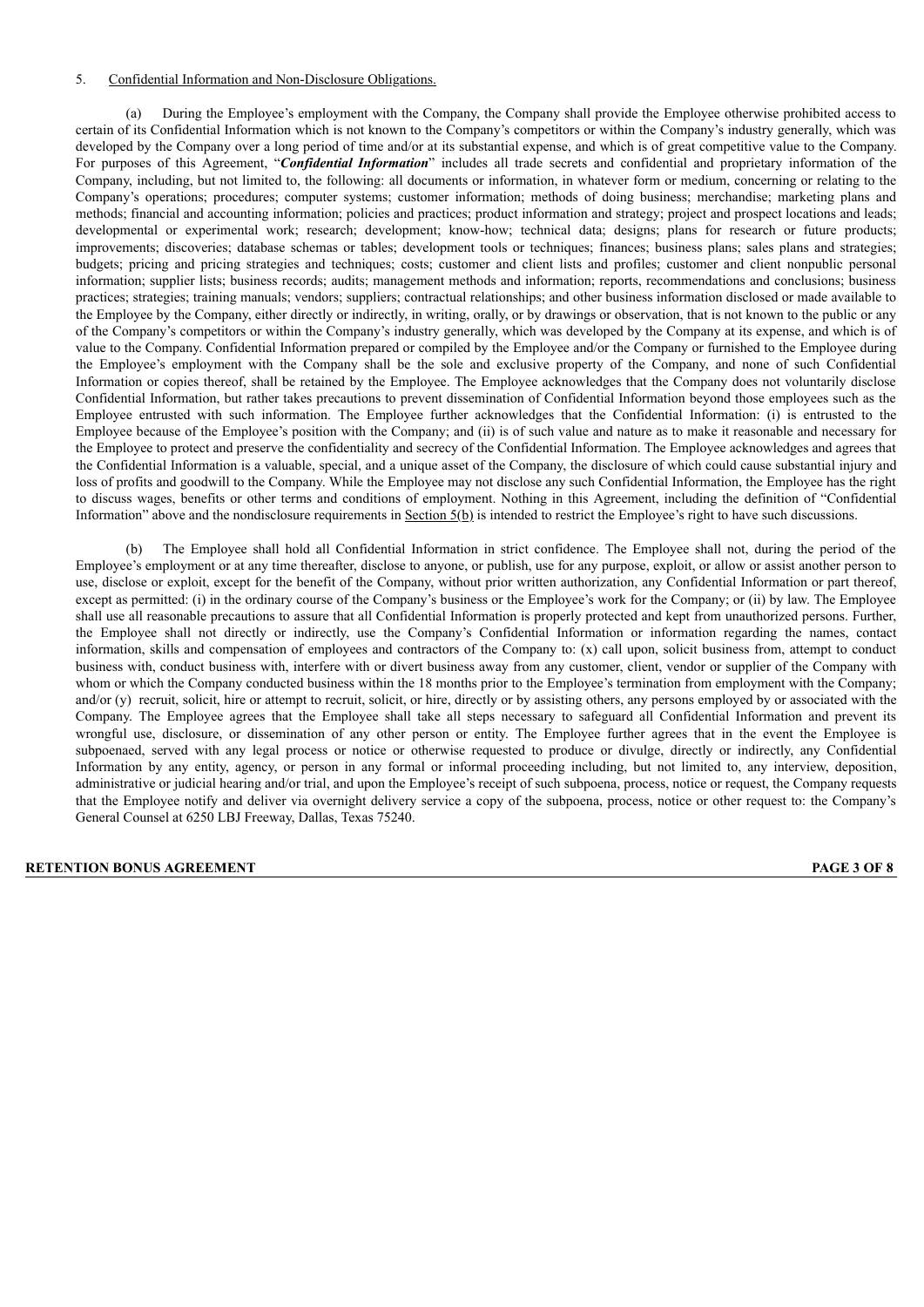(c) The Employee shall immediately notify the Company's General Counsel if the Employee learns of or suspects any unauthorized disclosure of Confidential Information concerning the Company.

The Employee agrees that the Employee shall not use or disclose any confidential or trade secret information belonging to any former employer or third party, and the Employee shall not bring onto the premises of the Company or onto any Company property, any confidential or trade secret information belonging to any former employer or third party without such third parties' consent.

(e) During the Employee's employment, the Company will receive from third parties their confidential and/or proprietary information, subject to a duty on the Company's part to maintain the confidentiality of and to use such information only for certain limited purposes. The Employee agrees to hold all such confidential or proprietary information in the strictest confidence and not to disclose it to any person or organization or to use it except as necessary in the course of the Employee's employment with the Company and in accordance with the Company's agreement with such third party.

(f) Notwithstanding the foregoing or any other agreement regarding confidentiality with the Company, the Employee may disclose Confidential Information when required to do so by a court of competent jurisdiction, by any governmental agency having authority over the Employee or the business of the Company or by any administrative body or legislative body (including a committee thereof) with jurisdiction to order the Employee to divulge, disclose or make accessible such information. Nothing in this Agreement is intended to interfere with the Employee's right to (i) report possible violations of state or federal law or regulation to any governmental agency or entity, (ii) make other disclosures that are protected under the whistleblower provisions of state or federal law or regulation, (iii) file a claim or charge with any government agency or entity, or (iv) testify, assist, or participate in an investigation, hearing, or proceeding conducted by any government or law enforcement agency, entity or court.

(g) The Employee is hereby notified in accordance with the Defend Trade Secrets Act of 2016 that the Employee will not be held criminally or civilly liable under any federal or state trade secret law for the disclosure of a trade secret that (i) is made (A) in confidence to a federal, state, or local government official, either directly or indirectly, or to an attorney; and (B) solely for the purpose of reporting or investigating a suspected violation of law, or (ii) is made in a complaint or other document that is filed under seal in a lawsuit or other proceeding. The Employee is further notified that if the Employee files a lawsuit for retaliation against the Company for reporting a suspected violation of law, the Employee may disclose the Company's trade secrets to the Employee's attorney and to use the trade secret information in the court proceeding if the Employee  $(x)$  files any document containing the trade secret under seal; and  $(y)$  does not disclose the trade secret, except pursuant to court order.

(h) Upon the termination of the Employee's employment for any reason, the Employee shall immediately return and deliver to the Company any and all Confidential Information, software, devices, cell phones, personal data assistants, credit cards, data, reports, proposals, lists, correspondence, materials, equipment, computers, hard drives, papers, books, records, documents, memoranda, manuals, e-mail, electronic or magnetic recordings or data, including all copies thereof, which belong to the Company or relate to the Company's business and which are in the Employee's possession, custody or control, whether prepared by the Employee or others. If at any time after termination of the Employee's employment the Employee determines that the Employee has any Confidential Information in the Employee's possession or control, the Employee shall immediately return to the Company all such Confidential Information in the Employee's possession or control, including all copies and portions thereof.

## **RETENTION BONUS AGREEMENT PAGE 4 OF 8**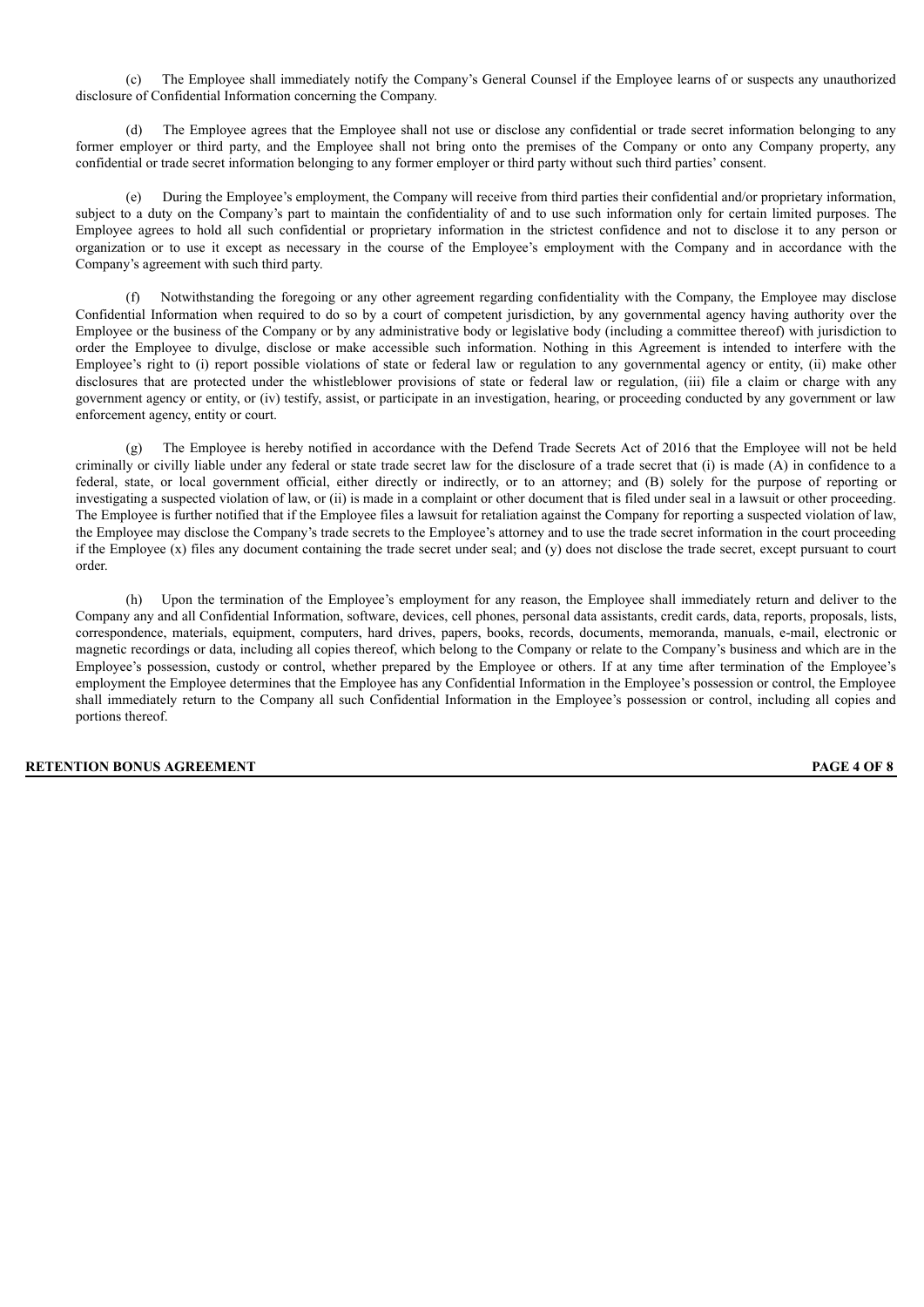6. Non-Disparagement. The Employee agrees that, unless permitted by law, the Employee will not make any disparaging statements or representations, either directly or indirectly, whether orally or in writing, to any person whatsoever, about the Company, its operations, business practices and/or products. For purposes of this Section 6, a disparaging statement or representation is any communication which, if publicized to another, would cause the recipient of the communication to question the business condition, integrity, competence, good character or product quality of the Company.

Restrictive Covenants. In Section 5, the Company promised to provide the Employee certain Confidential Information. The Employee recognizes and agrees that: (i) the Company has devoted a considerable amount of time, effort, and expense to develop its Confidential Information and business goodwill; (ii) the Company's Confidential Information and business goodwill are valuable assets to the Company; and (iii) any unauthorized use or disclosure of the Confidential Information would cause irreparable harm to the Company for which there is no adequate remedy at law, including damage to the Company's business goodwill. To protect the Confidential Information and business goodwill of the Company, the Employee agrees to the following restrictive covenants.

(a) *Non-Solicitation*. The Employee agrees that, as part of the Employee's employment or association with the Company, the Employee will become familiar with the salary, pay scale, capabilities, experiences, skill and desires of the Company's employees and consultants. For these reasons, the Employee agrees that to protect the Company's Confidential Information, legitimate business interests, and business goodwill, it is necessary to enter into the following restrictive covenant. The Employee agrees that, during the Employee's employment and for a period of 12 months following the date on which the Employee's employment with the Company terminates for any reason (the "*Restrictive Covenant Period*"), the Employee, whether directly or indirectly, shall not recruit, solicit, hire or attempt to recruit, solicit, or hire, directly or by assisting others, any persons employed by or associated with the Company, nor shall the Employee contact or communicate with any such persons for the purpose of inducing such persons to terminate their employment or association with the Company. For purposes of this paragraph, the "persons" covered by this prohibition include current employees and persons who were employed by the Company within 12 months of the time of the attempted recruiting, solicitation, or hiring.

*Remedies.* The Employee acknowledges that the restrictions contained in <u>Sections 5, 6, and 7</u>, in view of the nature of the Company's business, are reasonable and necessary to protect the Company's legitimate business interests, business goodwill and reputation, and that any violation of these restrictions would result in irreparable injury and continuing damage to the Company, and that money damages would not be a sufficient remedy to the Company for any such breach or threatened breach. Therefore, the Employee agrees that the Company shall be entitled to a temporary restraining order and injunctive relief restraining the Employee from the commission of any breach or threatened breach of Section 5, 6, and 7, without the necessity of establishing irreparable harm or the posting of a bond, and to recover from the Employee damages incurred by the Company as a result of the breach, as well as the Company's attorneys' fees, costs and expenses related to any breach or threatened breach of this Agreement and enforcement of this Agreement. Nothing contained in this Agreement shall be construed as prohibiting the Company from pursuing any other remedies available to it for any breach or threatened breach, including, without limitation, the recovery of money damages, attorneys' fees, and costs. The existence of any claim or cause of action by the Employee against the Company, whether predicated on this Agreement or otherwise, shall not constitute a defense to the enforcement by the Company of the restrictive covenants contained in Sections 5, 6, and 7, or preclude injunctive relief.

## **RETENTION BONUS AGREEMENT PAGE 5 OF 8**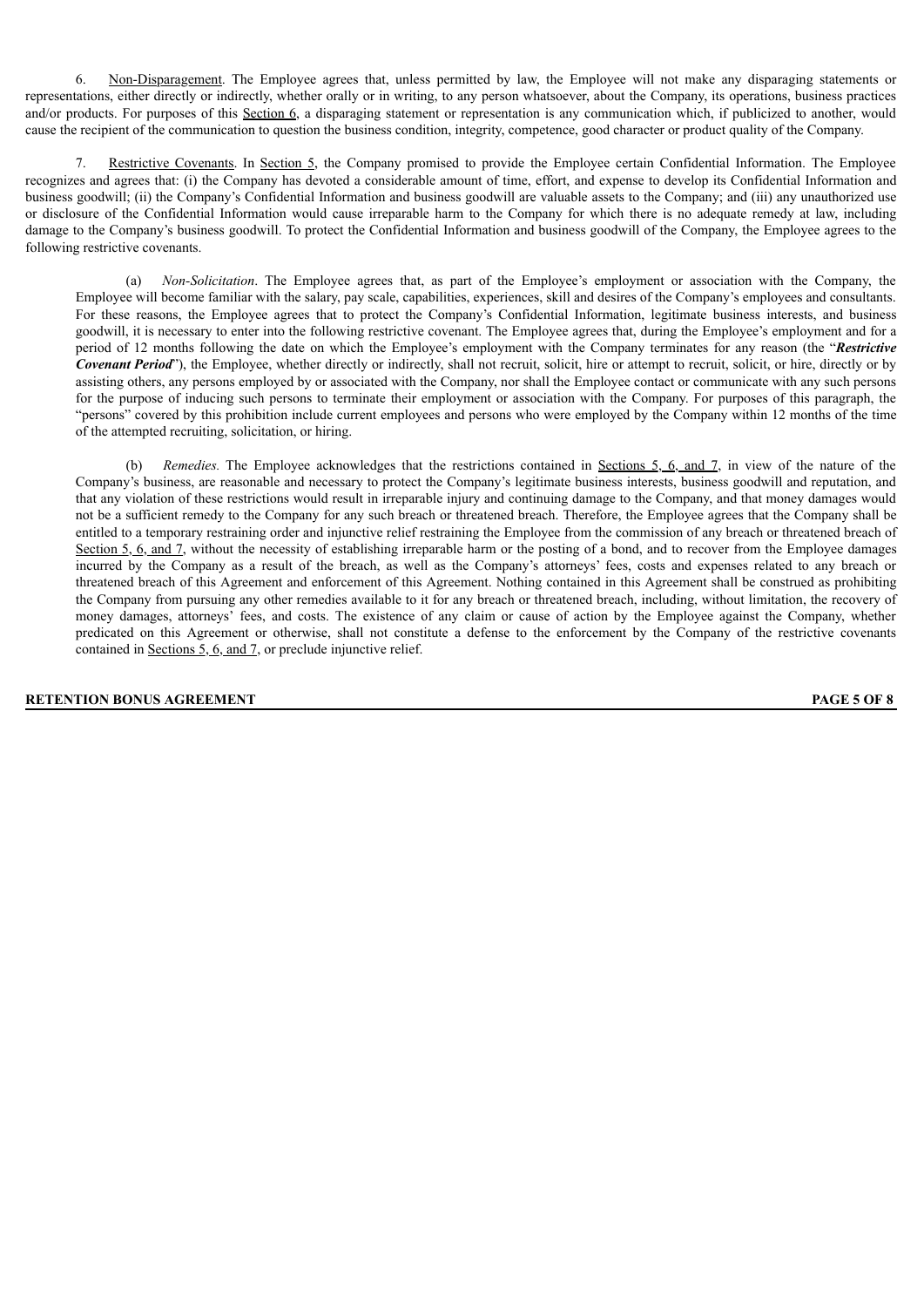(c) *Tolling*. If the Employee violates any of the restrictions contained in this Section 7, the Restrictive Covenant Period shall be suspended and shall not run in favor of the Employee until such time that the Employee cures the violation to the satisfaction of the Company; the period of time in which the Employee is in breach shall be added to the Restrictive Covenant Period.

(d) *Notice*. If the Employee, in the future, seeks or is offered employment, or any other position or capacity with another company or entity, the Employee agrees to inform each new employer or entity, before accepting employment, of the existence of the restrictions in Section 5, 6, and 7. The Company shall be entitled to advise such person or subsequent employer of the provisions of Section 5, 6, and 7 and to otherwise deal with such person to ensure that the provisions of Section 5, 6, and 7 are enforced and duly discharged.

8. Confidentiality of this Agreement. The Employee agrees to keep the terms of this Agreement, including, without limitation, the amount of the Retention Bonus, completely confidential and shall not disclose the same to any person; provided, however, that the Employee may disclose the terms of this Agreement and the amount of the Retention Bonus to the Employee's family and financial, tax, professional, pastoral and legal advisors or as otherwise permitted by applicable law. Before sharing this Agreement or its terms with the Employee's family or the Employee's financial, tax, professional, pastoral and/or legal advisors, the Employee agrees to notify them of this confidentiality requirement and to require them to agree to this confidentiality requirement. In addition, the Parties expressly acknowledge that certain employees of the Company currently know or have been provided the terms of this Agreement, and any subsequent disclosure of this Agreement or its terms by such employees of the Company shall not constitute a breach or violation of this Section 8 by the Employee.

Cooperation. During the term of this Agreement and after the Employee's employment with the Company terminates for any reason, the Employee agrees, subject to his or her other professional and personal commitments to the extent practicable, to provide the Employee's full cooperation, at the request of the Company, in the transitioning of the Employee's job duties and responsibilities and any and all investigations or other legal, equitable or business matters or proceedings which involve any matters for which the Employee worked on or had responsibility for during the Employee's employment with the Company. The Employee also agrees, subject to his or her other professional and personal commitments to the extent practicable, to be reasonably available to the Company or its representatives to provide general advice or assistance as requested by the Company (subject to his or her rights under the Fifth Amendment of the U.S. Constitution). This includes, but is not limited to, testifying (and preparing to testify) as a witness in any proceeding or otherwise providing information or reasonable assistance to the Company in connection with any investigation, claim or suit, and cooperating with the Company regarding any investigation, litigation, claims or other disputed items involving the Company that relate to matters within the knowledge or responsibility of the Employee (subject to his or her rights under the Fifth Amendment of the U.S. Constitution). Specifically, the Employee agrees, subject to his or her other professional and personal commitments to the extent practicable, (a) to meet with the Company's representatives, its counsel or other designees at reasonable times and places with respect to any items within the scope of this provision; (b) to provide truthful testimony regarding the same to any court, agency or other adjudicatory body; (c) to provide the Company with immediate notice of contact or subpoena by any non-governmental adverse party as to matters relating to the Company; and (d) to not voluntarily assist any such non-governmental adverse party or such non-governmental adverse party's representatives. The Employee acknowledges and understands that the Employee's obligations of cooperation under this Section 9 are not limited in time and may include, but shall not be limited to, the need for or availability for testimony. The Company shall reimburse the Employee for reasonable expenses incurred in providing cooperation requested by the Company pursuant to this Section 9.

## **RETENTION BONUS AGREEMENT PAGE 6 OF 8**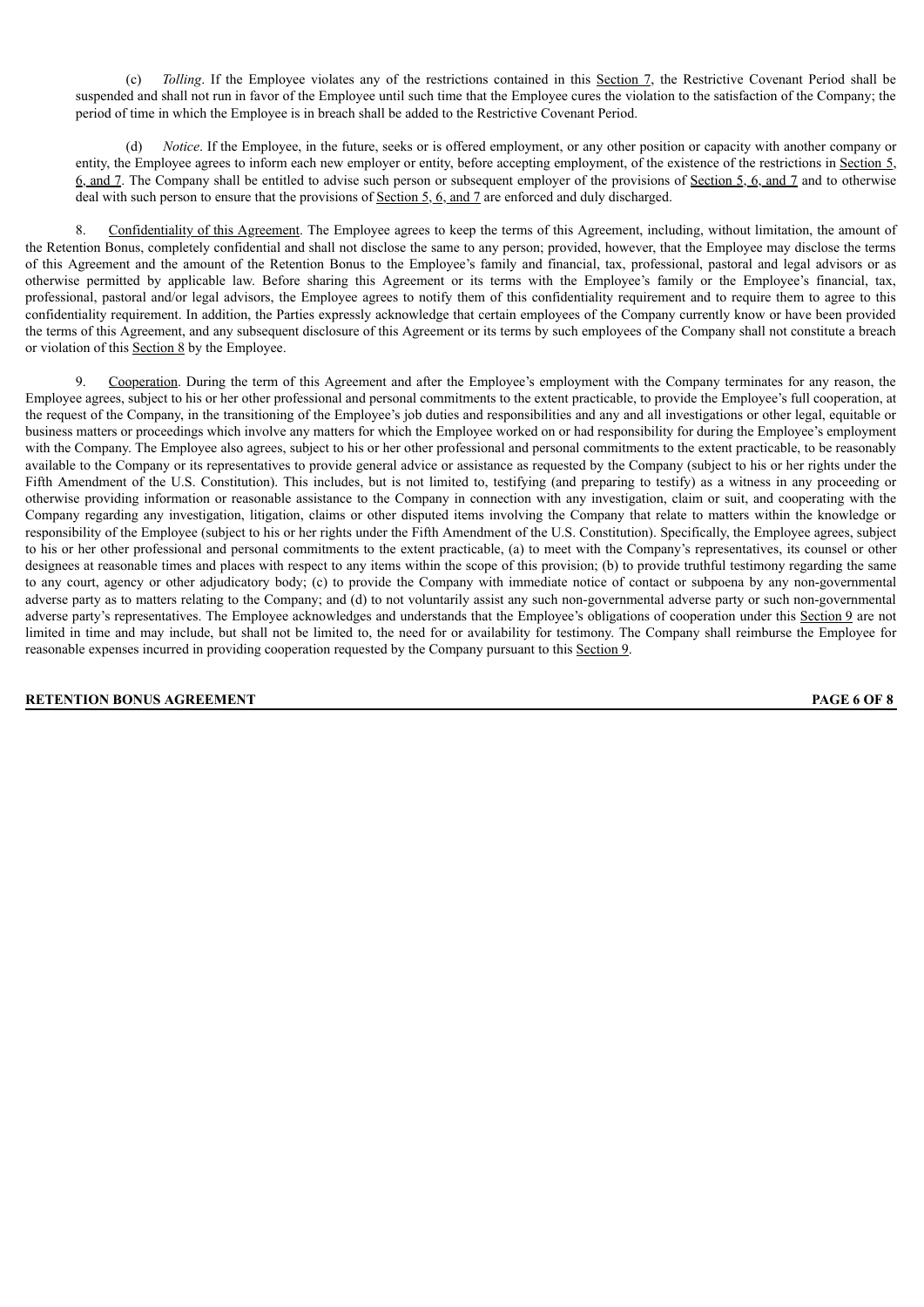10. Survival. The provisions of Sections 4, 5, 6, 7, 8, and 9 creating obligations extending beyond the term of this Agreement shall survive the expiration or termination of this Agreement and of the Employee's employment with Company, regardless of the reason for such expiration or termination.

Section 409A. The Parties intend this Agreement, and any payments made pursuant to this Agreement, to be exempt from the requirements of Section 409A of the Internal Revenue Code of 1986, as amended, as a "short-term deferral" within the meaning of Treasury Regulation Section 1.409A-1(b)(4), and further agree to interpret this Agreement at all times in accordance with such intent.

12. No Right to Continued Employment. Nothing contained in this Agreement shall be deemed to give the Employee the right to be retained in the employment of the Company or to interfere with the right of the Company to discharge the Employee at any time regardless of the effect that such discharge shall have upon the Employee under this Agreement.

13. Entire Agreement. This Agreement is the entire agreement between the Parties with respect to the subject matter hereof and supersedes any previous agreements, written or oral, between the Employee and the Company with regard to the subject matter of this Agreement. Notwithstanding the foregoing, this Agreement does not supersede any non-disclosure, non-disparagement, or confidentiality provisions or agreements that the Employee and the Company have previously entered into, and the Parties agree that this Agreement and any prior provisions and/or agreements are both enforceable and may run concurrently and may both be enforced. This Agreement may not be modified or amended orally, and any amendment or modification must be in a writing signed by the Parties. The Employee acknowledges and represents that in executing this Agreement, the Employee did not rely, and has not relied, on any communications, promises, statements, inducements, or representation(s), oral or written, by the Company, except as expressly contained in this Agreement. The Parties represent that they have relied on their own judgment in entering into this Agreement.

Partial Invalidity and Reformation. The Employee and the Company understand that nothing in this Agreement is intended to hinder the Employee's performance of any legally-required duty or to violate any applicable law, rule or regulation and that, in the event any court of competent jurisdiction holds any provision of this Agreement to be invalid or unenforceable, such invalid or unenforceable provision(s) shall be limited or excluded from this Agreement to the minimum extent required, and the remaining provisions shall not be affected and shall remain in full force and effect.

15. Nonwaiver and Construction. The Company's waiver of any provision of this Agreement shall not constitute (a) a continuing waiver of that provision, or (b) a waiver of any other provision of this Agreement. Nothing contained in this Agreement shall be construed as prohibiting the Company or the Company from pursuing any other remedies available for any breach or threatened breach, including, without limitation, the recovery of money damages.

16. Controlling Law. This Agreement shall be governed by and construed under the laws of the State of Texas. Any dispute in the meaning, effect, or validity of this Agreement shall be resolved in accordance with the laws of the State of Texas without regard to the conflict of laws provisions thereof. The Company and the Employee agree that the language in this Agreement shall, in all cases, be construed as a whole, according to its fair meaning, and not strictly for, or against, either of the Parties.

## **RETENTION BONUS AGREEMENT PAGE 7 OF 8**